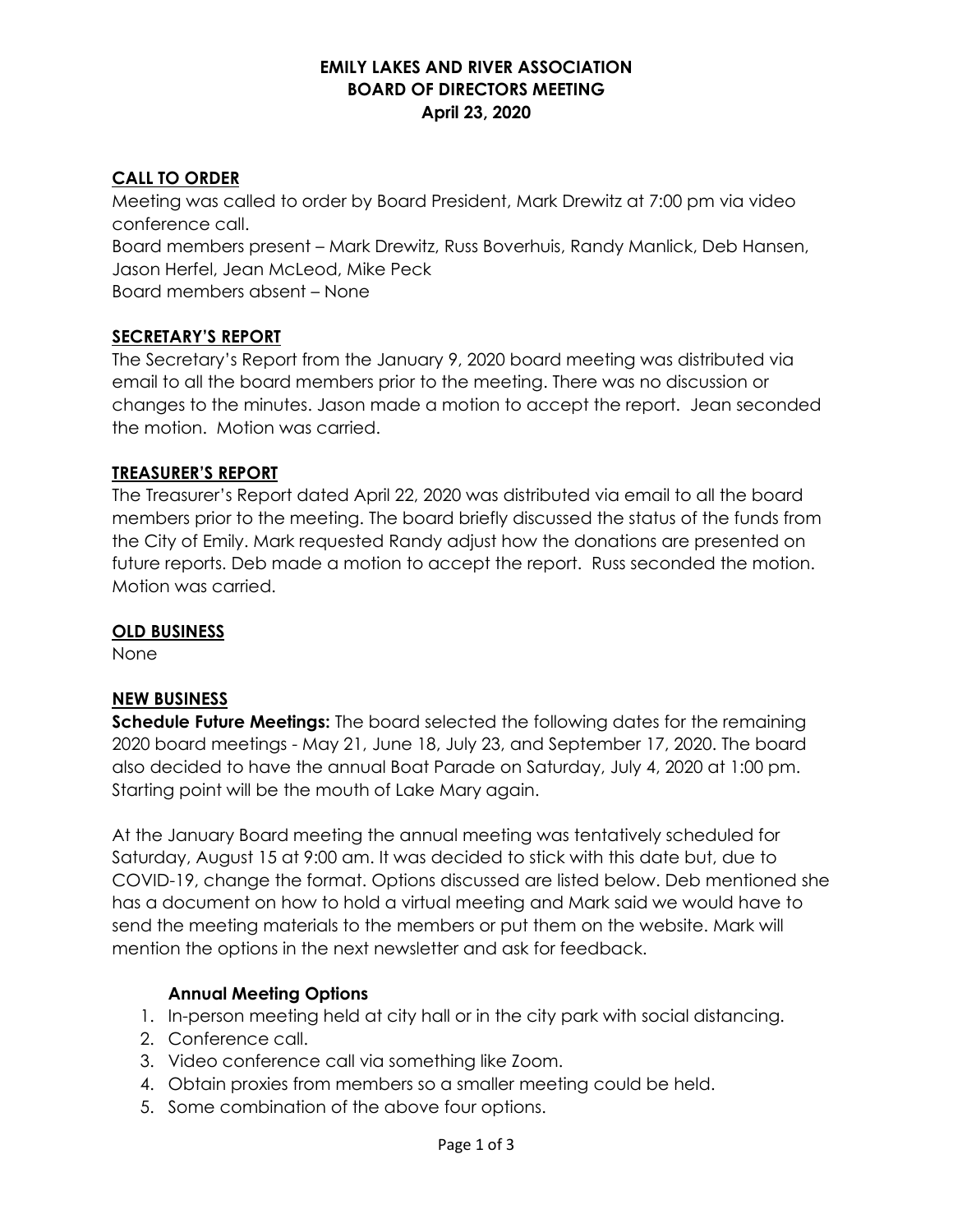## **EMILY LAKES AND RIVER ASSOCIATION BOARD OF DIRECTORS MEETING April 23, 2020**

**2020 Membership Drive:** Russ had emailed the latest version of the ELRA Membership list to the board members prior to the meeting. As of this meeting, we had 85 members. This count was on par with recent years. The board thought it would be prudent to mail reminders to the 154 people in our area who did not join. Deb will prepare and mail the material. Mark will provide Deb with the mailing labels.

**Board Terms:** Mark was concerned about finding two or more people willing to run for open board positions this year. He distributed a list showing when each board member's term expires. Two board members, Russ and Deb, have terms that expire this year. Since it is likely we will not be able to have an in-person annual meeting, it will probably be necessary to have a slate of candidates on the ballot before the annual meeting. This will require some recruiting by the board. Both Deb and Russ said they would likely run again for the board. Mark noted that this is his last term due to term limits in the bylaws.

**2020 AIS Plans – Milfoil Treatment:** Mark gave an update on the status of milfoil treatment program. As previously reported, we received a grant from the MN DNR for AIS mitigation. He believes this grant will cover our survey costs with possibly some funds remaining. We are also expecting up to \$3,000 from the Crow Wing County for our 2020 AIS activities and some funds from the City of Emily. Since we will have more grant money available this year, Mark suggested we have the river surveyed too. PLM and DNR paperwork have been signed. The legal notice will be published in the Northland Press at the appropriate time.

**2020 AIS Plans – City of Emily Waters Committee Meeting:** Deb reported that she was approved to be on the Waters Committee again. She plans to attend the next committee meeting scheduled on April 28th at 6:00 pm. Mark reported that the application for funds was submitted to the City of Emily Water Committee.

**2020 AIS Plans – Crow Wing County AIS Plan:** Mark is monitoring the AIS plans proposed by Crow Wing county. Plans for boat inspectors are the same as 2019.

### **OTHER BUSINESS**

**Veliger Testing:** Mark reminded the board that at the last annual meeting we committed to do veliger testing in Mary this year.

**Water Testing:** Randy said he is going to contact Jim Fraser so he can take over water testing duties. Status of the training is up in the air due to COVID-19. Water testing starts in May.